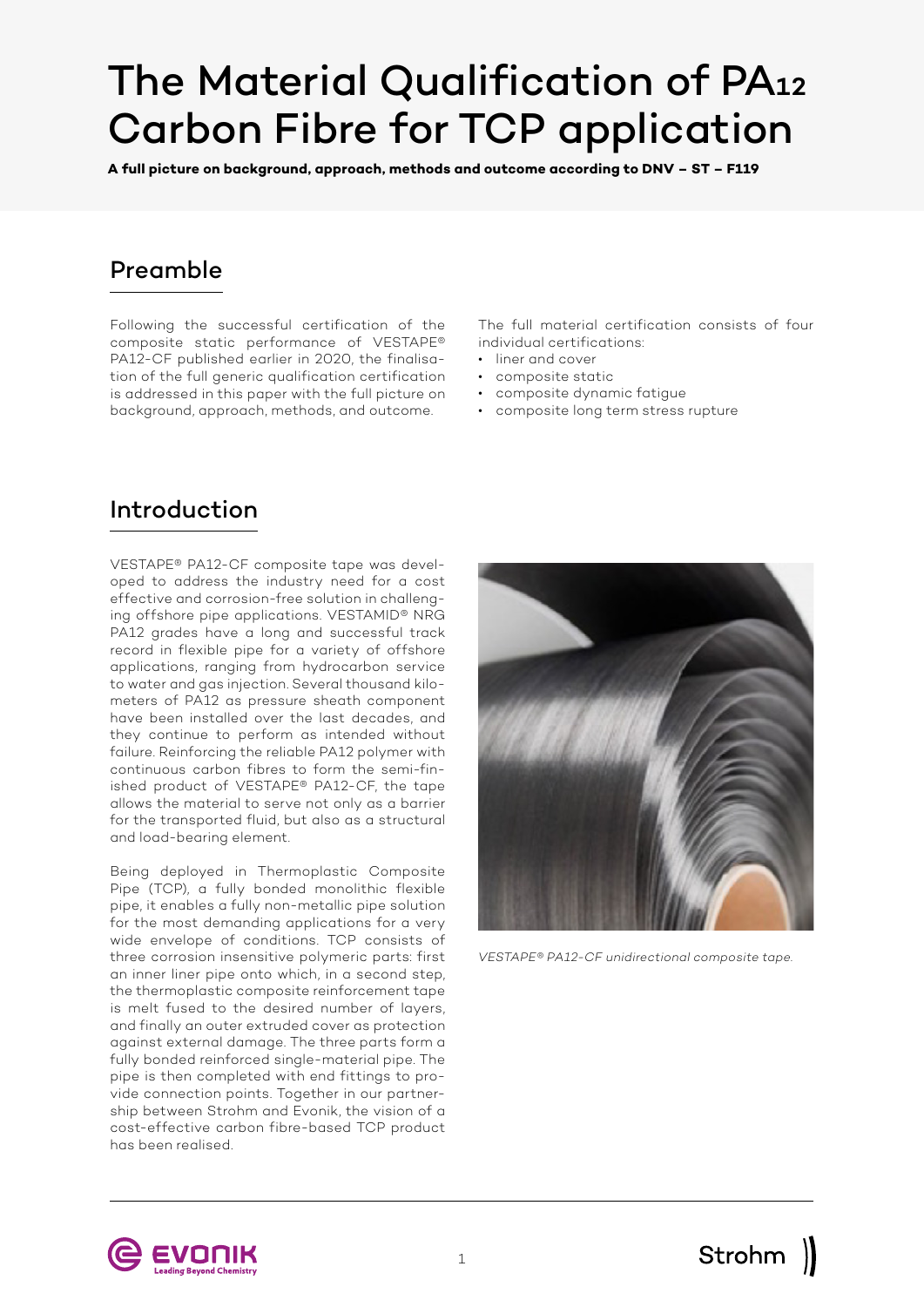For that joint development activity, the DNV-ST-F119 TCP standard has been utilised to its full capacity. This novel approach, developed by Det Norske Veritas (DNV) and all relevant industry partners, is trailblazing in its knowledge-based characterisation requirements.

TCP as a fully non-metallic solution does not suffer from any corrosion known for metals and is largely insensitive to any corrosive media. In addition, the use of carbon fibres makes it exceptionally resistant to any fatigue-based failure, marking it a perfect choice for any dynamic applications, from jumpers to risers. The almost non-regressive characteristic of its long-term



*Details of the PA12-CF Thermoplastic Composite Pipe structure.*

stress rupture behavior allows for very efficient design without the need of overcompensation.

The very stiff nature of carbon fibres paired with the load transfer capability of VESTAPE® PA12-CF as matrix also enables its use in deep sea environments at operating pressures up to 700 bar and temperatures up to 80°C.

"With increasing interest from the industry in TCP technology, we are delighted to see the successful qualification of carbon fiber based tapes from Evonik, and the award of DNV Statement of Conformity to DNV-ST-F119. TCP is certainly a technology we will hear more about in future."

*Geir Egil Eie, Head of Department for Technology and Testing at DNV.*



*Testing pyramid from constituent materials to the TCP system as shown in DNV-ST-F119.* 

of the product across all possible loads seen by the pipe through its multiple life phases. Such an approach enables the use of a digital twin with continuous lifetime performance assessment.

To ensure the validity of simulations, tests on full-scale pipes up to failure are performed and compared against calculations. Predicting both, performance, and failure modes, the tests are required to validate the methodology and the material models established from measured properties.

## Methods

DNV-ST-F119 test standard is an approach to characterise, design, and qualify thermoplastic composite pipes for offshore applications. It is establishing a relation between the functional requirements of a pipe and the performance characteristics of the materials it is made of. This establishes the F119 standard as a knowledge-based approach where an in depth understanding of the material is sought to demonstrate the lifetime performance of a product operating in a challenging chemical, thermal and mechanical environment. This philosophy is fundamentally different to more typical offshore qualification standards where a long piece of pipe is made and tested against a pass and fail criteria for all service conditions, adding very little to the actual understanding of the material.

At the material level, proven aerospace test methods are used and adapted for composites to measure the mechanical behavior of the material across all possible failure mechanisms. Characterisation and the determination of material constants permit the use of state-ofthe art simulation to evaluate the performance

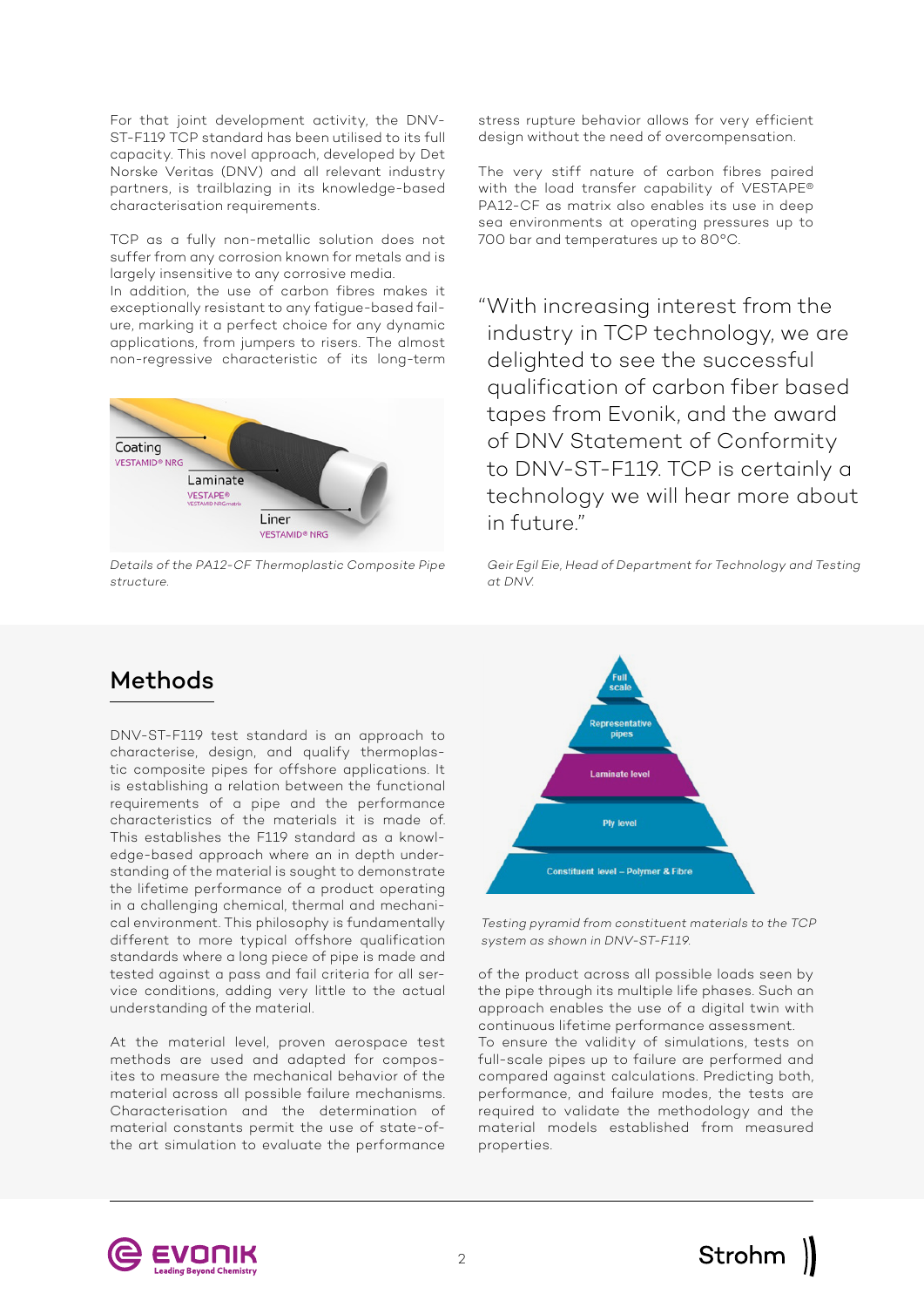

*A test frame containing multiple parallel test stations for long-term testing in environment (courtesy of NLR).*

*A test station showing the test container open and ready to be loaded with a test specimen (courtesy of NLR).*

#### Execution

An extensive and thorough testing program needed to be designed and ratified to be suitable to the F119 approach. This suitability is to be understood for all media and temperature exposures and all material states like newly produced, reversibly softened by media, irreversibly aged by aggressive chemicals and worst-case combination thereof. The scope was further increased after considering all failure modes that can occur in a TCP structure for static, dynamic, and long-term stress rupture failure. Multiplied by the highest number of repetitions for each test to allow for the highest safety class and therefore the most efficient pipe design, the lead times for the most consuming long-term tests would have accumulated for more than 50 years of consecutive testing. Parallel testing capacities for performing high load mechanical tests for composites in specific test media at elevated temperatures were not available to a sufficient extent worldwide at that time.

Therefore, a new capacity was designed and built. Advanced data acquisition and evaluation methods to capture realistic material behavior were developed at the Dutch Aerospace Institute (NLR). Working with this well-established composite testing institute enabled the partnership to conduct the tests in parallel and reduce the

lead time from several decades to five years. All implemented methods and equipment have been verified by DNV through a third party and after several rounds of improvement found suitable to provide representative data.



*Detail of the test fixture used in the test station for a long-term short beam shear test (courtesy of NLR).*



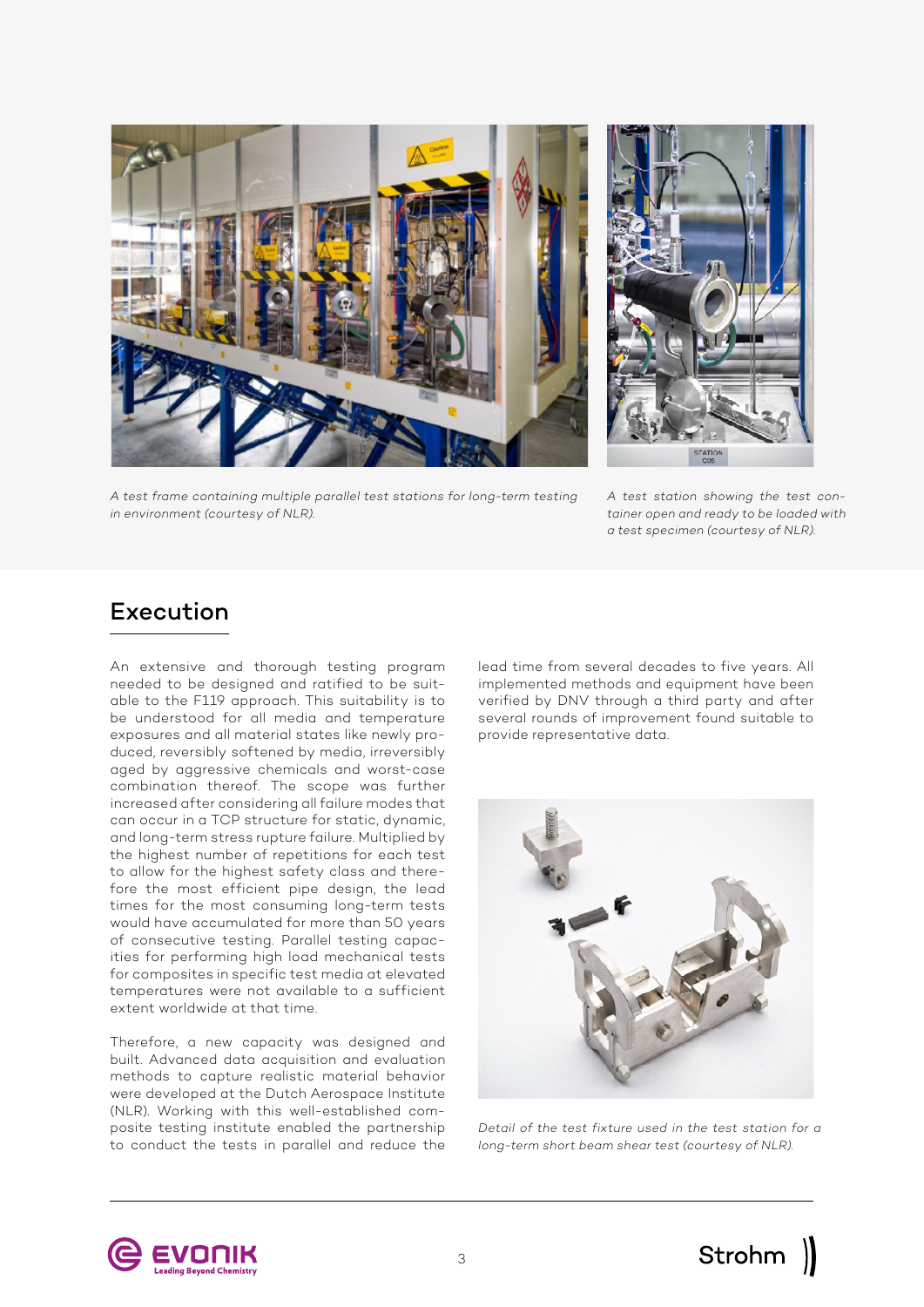### Results

The material qualification of VESTAPE® PA12-CF for energy applications resulted in establishing a new reference for material testing and characterisation. VESTAPE® PA12-CF's properties were established systematically across all composite failure mechanisms for static, dynamic, and long-term loads.

As described, new protocols, methods and test setups have been developed to enable the measurements of these properties and to achieve test durations measured in years. Delivering accurate methods is a critical element of meeting a standard requiring measurement over these durations and conditions.

The regression curves provided an unprecedented level of data for a single thermoplastic reinforced material. Classical assumptions regarding the long-term behavior of this class of material were verified to ensure an accurate determination of design curves.

The use of this critical data for the most challenging applications is illustrated through the following selection of results.

Ultra-deep-water applications require a continuous resistance against collapse forces for a safe and reliable operation. Certified, long-term compression regressions show almost a non-regres"Testing carbon reinforced, saturated PA12 specimens in-situ in NORSOK fluid at elevated temperatures was quite a challenge. We successfully designed and built dedicated fatigue and stress rupture setups to be able to meet the test specifications and the safety and health regulations."

*Rens Ubels, principal project engineer at NLR* 

sive behaviour and ensure a high collapse resistance during the entire service life of the pipe. The large number of data points provides a high level of certainty and allows efficient designs for even the highest safety classes. Finally, the remarkable proximity of the different regression curves obtained in different environments further highlights the intrinsic stability VESTAPE®PA12-CF.



*Figure. PA12-CF stress-rupture compression results for dry, softened (saturated) and aged & saturated condition at 23ºC and 80ºC beyond 12,500 hrs of continuous testing on a log-log scale.*

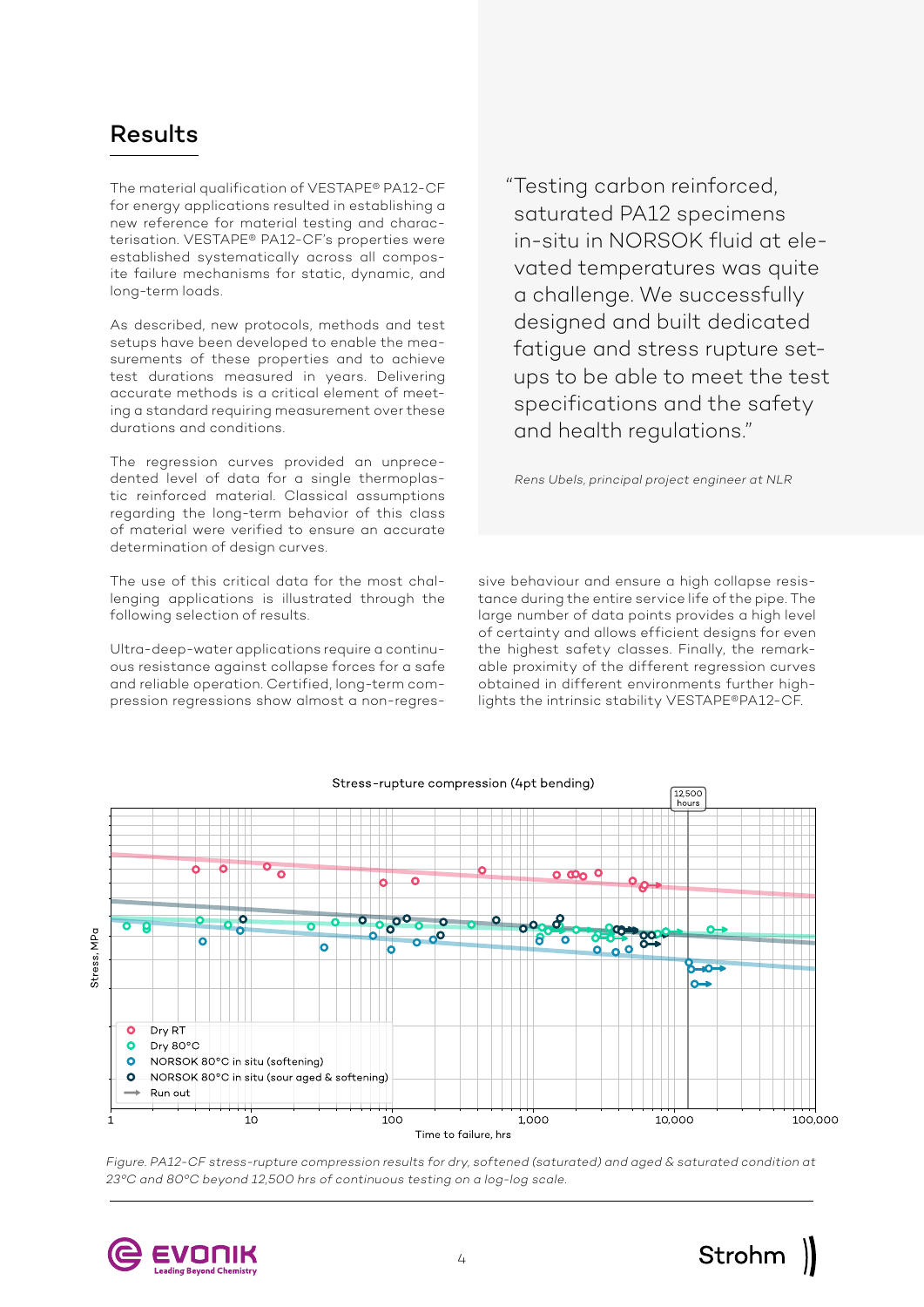

*Figure. PA12-CF fatigue tensile results for dry, softened (saturated) and aged & saturated condition at 23ºC and 80ºC beyond 1 million cycles of continuous testing on a log-log scale.*

Any riser application is dynamic in nature and requires high fatigue resistance to tensile stresses. VESTAPE®PA12-CF shines in this particular load scenario where the resistance of carbon fibres to large cyclic stresses is certified for all conditions. The data generated shows very little dependency to temperature demonstrating further the relevance of VESTAPE®PA12-CF for extreme load case during decades of service.

The outcome of this work is the obtention of four certificates of conformity to capture the performance of the material and attest its fitness for oil and gas applications. The certificates cover all the failure mechanisms of the materials in the TCP across static, dynamic, and long-term load types.

### Applications

Deepwater applications are extremely challenging due to the unique combination of pressure, temperature, and chemical environment. VESTAPE® PA12-CF delivers a high level of stable performance while being exposed to these specific chemical environments.

The dataset generated as part of the qualification allows to perform predictive engineering for virtually all the load cases seen by a deepwater dynamic system. Hundreds of load cases taking different combinations of load are typically calculated. The result is the determination of the performance of the product from its storage after manufacturing through its capacity to deliver up to 30 years after its installation.

The stability of VESTAPE® PA12-CF to a large variety of hydrocarbon compositions and gases makes this qualification relevant beyond the oil and gas industry. The energy transition needs material capable of transporting a variety of chemicals. This qualification targeted oil and gas applications. Due to the generic nature of the qualification, the demonstration can be made that the material is suitable and can easily be designed for other energy applications at elevated pressure and temperatures. The qualification data generated is also useful as a strong base for future applications not foreseen today.